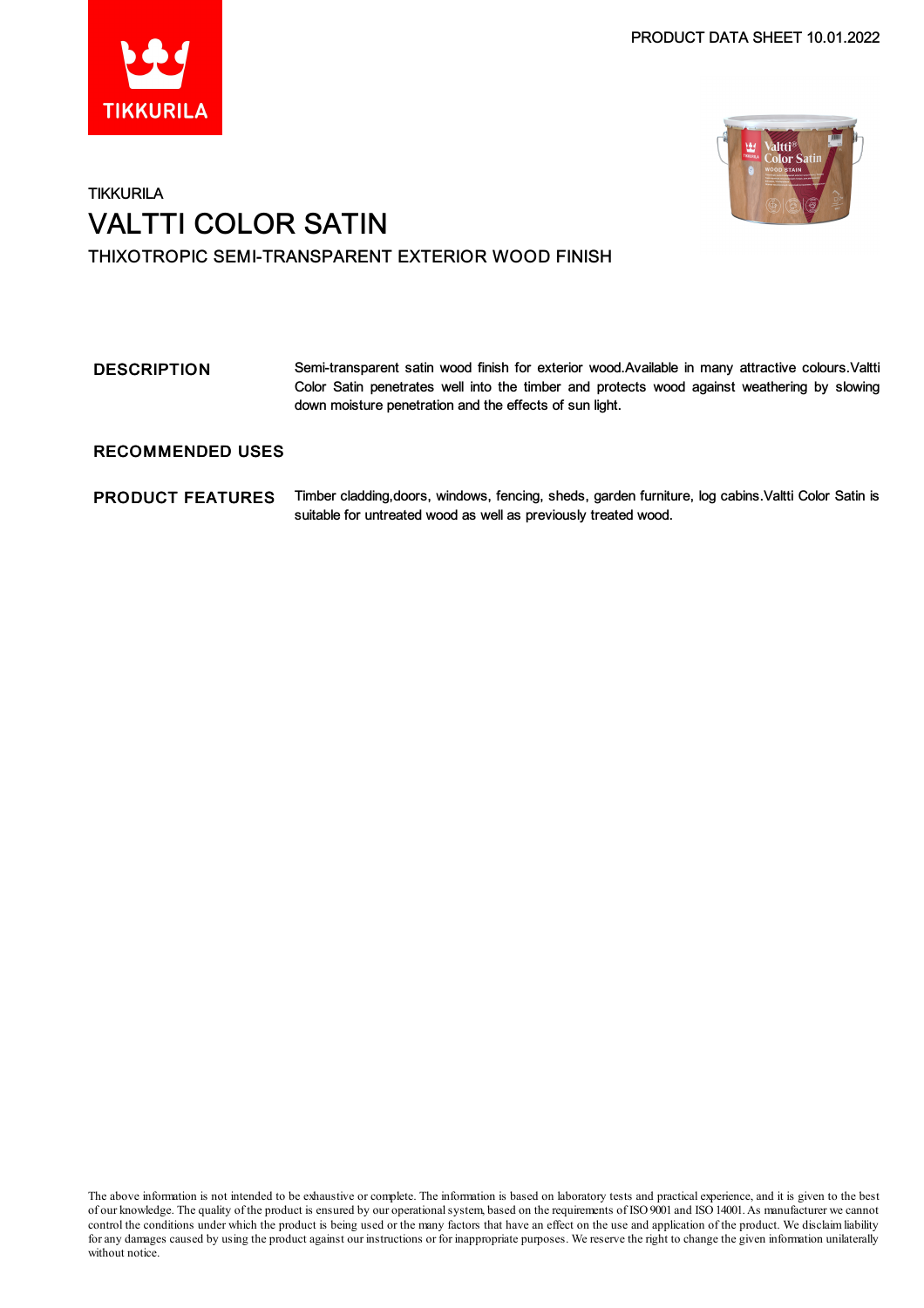

# VALTTI COLOR SATIN

| <b>TECHNICAL DATA</b>     |                                                                                                                                                                                                   |
|---------------------------|---------------------------------------------------------------------------------------------------------------------------------------------------------------------------------------------------|
| <b>Base paints</b>        | <b>EC BASE</b>                                                                                                                                                                                    |
| <b>Gloss</b>              | Semi-matt.                                                                                                                                                                                        |
| Coverage                  | Planed wood: 8-12m2/litre per coat.Sawn wood: 4-8 m2/litre per coat.Actual<br>spreading rates will depend upon many factors including texture, porosity and<br>moisture content of the substrate. |
| Can sizes                 | 0.9 l, 2.7 l, 9 l, 18 l                                                                                                                                                                           |
| <b>Application method</b> | brush or spray.                                                                                                                                                                                   |
|                           | For airless spray: use a $0.009" - 0.013"$ (0.23 - 0.33mm) spray tip.                                                                                                                             |
| Drying time               | At 23°C and 50% relative humidity of the air: normally touch- dry after 4-8 hours and<br>recoatable after 24 hours.                                                                               |
| Density (kg/l)            | 0.9 kg/l                                                                                                                                                                                          |
| Volume solids (%)         | 30                                                                                                                                                                                                |
|                           |                                                                                                                                                                                                   |
|                           |                                                                                                                                                                                                   |
|                           |                                                                                                                                                                                                   |
|                           |                                                                                                                                                                                                   |
|                           |                                                                                                                                                                                                   |
|                           |                                                                                                                                                                                                   |
|                           |                                                                                                                                                                                                   |
|                           |                                                                                                                                                                                                   |
|                           |                                                                                                                                                                                                   |
|                           |                                                                                                                                                                                                   |
|                           |                                                                                                                                                                                                   |

The above information is not intended to be exhaustive or complete. The information is based on laboratory tests and practical experience, and it is given to the best of our knowledge. The quality of the product is ensured by our operationalsystem, based on the requirements of ISO9001 and ISO14001.As manufacturer we cannot control the conditions under which the product is being used or the many factors that have an effect on the use and application of the product. We disclaimliability forany damages caused by using the product against our instructions or for inappropriate purposes. We reserve the right to change the given information unilaterally without notice.